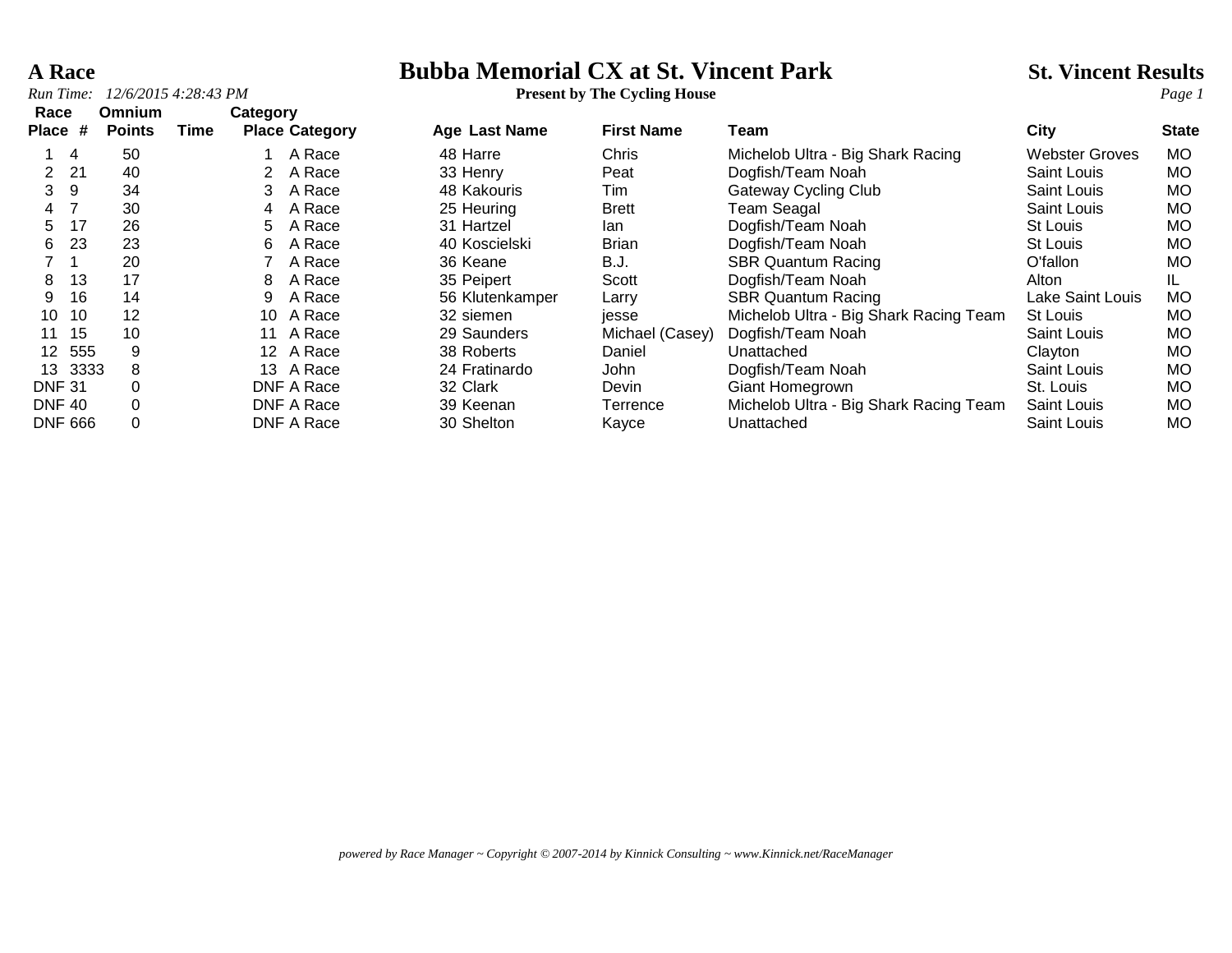**B Race**<br> **Bubba Memorial CX at St. Vincent Park** St. Vincent Results<br> **Bubba Memorial CX at St. Vincent Park** St. Vincent Results<br> **Page 1 Present by The Cycling House** 

| Race                 |      | Omnium        |      | Category |                       |               |                   |                                        |                      |              |
|----------------------|------|---------------|------|----------|-----------------------|---------------|-------------------|----------------------------------------|----------------------|--------------|
| Place                | #    | <b>Points</b> | Time |          | <b>Place Category</b> | Age Last Name | <b>First Name</b> | Team                                   | City                 | <b>State</b> |
|                      | 96   | 50            |      |          | <b>B</b> Race         | 32 Finder     | Phillip           | Mike\'s Bikes STL                      | <b>Saint Louis</b>   | MO.          |
| $\mathbf{2}^{\circ}$ | 73   | 40            |      | 2        | <b>B</b> Race         | 46 Babcock    | Steven            | Velo Force                             | Saint Louis          | MO.          |
| 3                    | 84   | 34            |      | 3        | <b>B</b> Race         | 51 Olsen      | Gregory           | Michelob Ultra - Big Shark Racing Team | Saint Louis          | MO.          |
|                      | 3430 | 30            |      | 4        | <b>B</b> Race         | 25 Hackett    | Matthew           | Mike\'s Bikes STL                      | St Louis             | MO.          |
| 5                    | 59   | 26            |      | 5        | <b>B</b> Race         | 31 Bockting   | Benjamin          | Big Tree Cycling                       | Fayette              | MO.          |
| 6                    | 99   | 23            |      | 6        | <b>B</b> Race         | 25 Shotts     | Tim               | Unattached                             | Saint Louis          | MO.          |
|                      | 79   | 20            |      |          | <b>B</b> Race         | 34 Berla      | Bert              | Michelob Ultra - Big Shark Racing Team | Saint Louis          | MO.          |
| 8                    | 64   | 17            |      | 8        | <b>B</b> Race         | 51 Dooley     | Timothy           | Cannonball/Hub                         | St. Louis            | MO.          |
| 9                    | 95   | 14            |      | 9        | <b>B</b> Race         | 41 King       | Karl              | Unattached                             | <b>Saint Charles</b> | MO.          |
| 10                   | 605  | 12            |      | 10       | <b>B</b> Race         | 33 langworthy | Jonathon          | Team Red Wheel                         | Columbia             | MO.          |
| 11                   | 86   | 10            |      | 11       | <b>B</b> Race         | 27 Leachman   | Philip            |                                        | Saint Louis          | MO.          |
| 12 <sup>2</sup>      | 75   | 9             |      | $12 \,$  | <b>B</b> Race         | 27 Christison | Derek             | <b>SBR Quantum Racing</b>              | Saint Charles        | <b>MO</b>    |
| 13                   | 74   | 8             |      | 13       | <b>B</b> Race         | 47 Weiss      | Michael           | Michelob Ultra - Big Shark Racing Team | Saint Louis          | MO.          |
| 14                   | 3500 |               |      | 14       | <b>B</b> Race         | 35 Cress      | Kyle              | Korte Hammer Down Racing               | Hillsboro            | IL.          |
| 15                   | 1030 | 6             |      | 15       | <b>B</b> Race         | 49 Adelmann   | Mike              | Michelob Ultra - Big Shark Racing Team | O'fallon             | MO.          |
| 16                   | 391  | 5             |      | 16       | <b>B</b> Race         | 22 Cobb       | Forrest           | Unattached                             | Atlanta              | GA           |
| 17                   | 78   | 4             |      | 17       | <b>B</b> Race         | 28 Horstman   | Robert            | The Cannonball-Hub Racing Team         | Kirkwood             | MO.          |
| <b>DNF 1080</b>      |      | $\Omega$      |      |          | DNF B Race            | 30 Shelton    | Kayce             | Unattached                             | <b>Saint Louis</b>   | MO.          |
| <b>DNF 1330</b>      |      | 0             |      |          | DNF B Race            | 24 Fratinardo | John              | Dogfish/Team Noah                      | Saint Louis          | MO.          |
| <b>DNF 1390</b>      |      | 0             |      |          | DNF B Race            | 38 Roberts    | Daniel            | Unattached                             | Clayton              | <b>MO</b>    |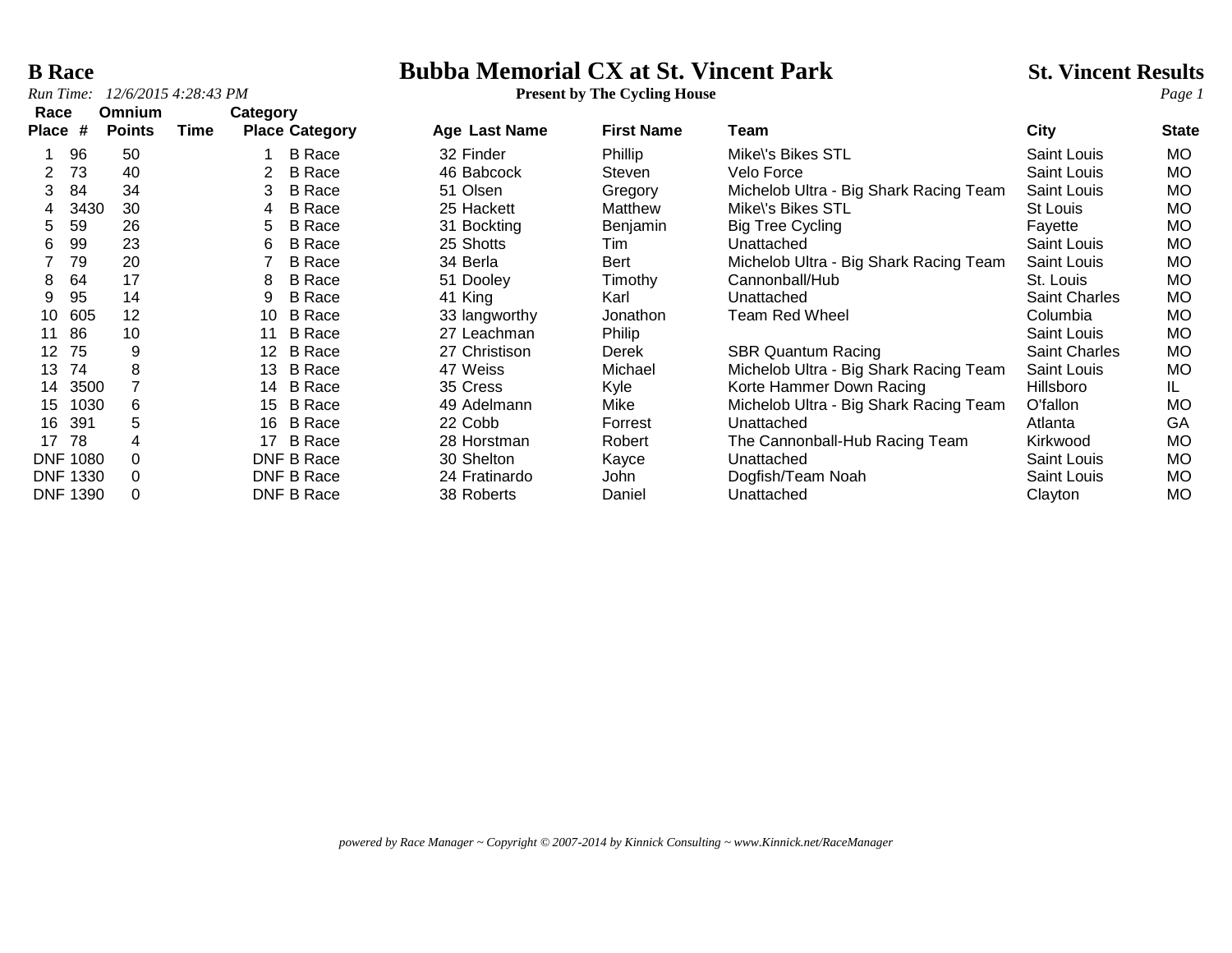### **C Race**<br> **Bubba Memorial CX at St. Vincent Park** St. Vincent Results<br> **Page 1** Present by The Cycling House Page 1

|                 |      | Run Time: 12/6/2015 4:28:43 PM |             |                |                       |                  | <b>Present by The Cycling House</b> |                                        | Page 1                |              |  |
|-----------------|------|--------------------------------|-------------|----------------|-----------------------|------------------|-------------------------------------|----------------------------------------|-----------------------|--------------|--|
| Race            |      | Omnium                         |             | Category       |                       |                  |                                     |                                        |                       |              |  |
| Place #         |      | <b>Points</b>                  | <b>Time</b> |                | <b>Place Category</b> | Age Last Name    | <b>First Name</b>                   | <b>Team</b>                            | <b>City</b>           | <b>State</b> |  |
| 1               | 44   | 50                             |             |                | C Race                | 29 Roeleveld     | Matthew                             |                                        | St. Louis             | <b>MO</b>    |  |
| $\overline{2}$  | 145  | 40                             |             | $\overline{2}$ | C Race                | 16 Lang          | Casey                               | Dogfish/Team Noah                      | Saint Louis           | <b>MO</b>    |  |
| 3               | 85   | 34                             |             | 3              | C Race                | 45 Sublette      | Todd                                | Rock Solid Racing                      | Hannibal              | <b>MO</b>    |  |
| 4               | 121  | 30                             |             | 4              | C Race                | 49 Jones         | Lenny                               | South City Cycling Club                | Saint Louis           | <b>MO</b>    |  |
| 5               | 378  | 26                             |             | 5              | C Race                | 57 Braet         | Dana                                | Velo Force                             | Saint Louis           | <b>MO</b>    |  |
| 6               | 156  | 23                             |             | 6              | C Race                | 48 Botts         | Sam                                 | Walt\'s Bike Shop/Logboat Brewing Co.  | Columbia              | <b>MO</b>    |  |
| $\overline{7}$  | 148  | 20                             |             |                | C Race                | 37 Bell          | Jonathan                            | Dogfish/Team Noah                      | Saint Louis           | <b>MO</b>    |  |
| 8               | 146  | 17                             |             | 8              | C Race                | 15 McClellan     | <b>Nick</b>                         | <b>SBR Quantum</b>                     | St.louis              | <b>MO</b>    |  |
| 9               | 113  | 14                             |             | 9              | C Race                | 21 Schur         | Reid                                | <b>Washington University</b>           | St. Louis             | <b>MO</b>    |  |
| 10 <sup>°</sup> | 137  | 12                             |             |                | 10 C Race             | 41 Collier       | Tom                                 | Mike's Bikes STL                       | St. Louis             | <b>MO</b>    |  |
| 11              | 138  | 10                             |             |                | 11 C Race             | 38 Amezcua       | Edgar                               | South City Cycling Club                | Chesterfield          | <b>MO</b>    |  |
| $12 \,$         | 392  | 9                              |             |                | 12 C Race             | 44 Ebert         | Alan                                | South City Cycling Club                | Saint Louis           | <b>MO</b>    |  |
| 13              | 116  | 8                              |             |                | 13 C Race             | 28 Horstman      | Robert                              | The Cannonball-Hub Racing Team         | Kirkwood              | <b>MO</b>    |  |
| 14              | 604  | $\overline{7}$                 |             |                | 14 C Race             | 41 Verry         | Christian                           | <b>Gateway Cycling Club</b>            | Saint Louis           | <b>MO</b>    |  |
| 15              | 264  | 6                              |             | 15             | C Race                | 46 Lake          | John                                | South City Cycling Club                | Saint Louis           | <b>MO</b>    |  |
| 16              | 393  | $\mathbf 5$                    |             |                | 16 C Race             | 42 Sellen        | Ken                                 | South City Cycling Club                | Saint Louis           | <b>MO</b>    |  |
| 17              | 114  | 4                              |             |                | 17 C Race             | 34 DeZego        | Adam                                | Michelob Ultra - Big Shark Racing Team | St. Louis             | <b>MO</b>    |  |
| 18              | 106  | 3                              |             |                | 18 C Race             | 55 Wise          | Mike                                | Pfoodman Racing                        | <b>Ballwin</b>        | <b>MO</b>    |  |
| 19              | 125  | $\overline{2}$                 |             | 19             | C Race                | 55 Cushing       | <b>Brian</b>                        |                                        | Wentzville            | <b>MO</b>    |  |
| 20              | 117  | $\mathbf 1$                    |             | 20             | C Race                | 49 Biundo        | Vito                                | Cannonball/Hub Racing                  | <b>Webster Groves</b> | <b>MO</b>    |  |
| 21              | 151  | 0                              |             | 21             | C Race                | 39 Punjasthitkul | Isara                               | The Cannonball-Hub Racing Team         | Saint Louis           | <b>MO</b>    |  |
| 22              | 144  | 0                              |             |                | 22 C Race             | 14 Koeller       | Andrew                              | <b>Team Tuxedo</b>                     | Saint Louis           | <b>MO</b>    |  |
| 23              | 267  | 0                              |             | 23             | C Race                | 54 Finch         | Stephen                             | South City Cycling Club                | Saint Louis           | <b>MO</b>    |  |
| 24              | 51   | $\mathbf 0$                    |             |                | 24 C Race             | 16 Biundo        | <b>Nicholas</b>                     | The Cannonball-Hub Racing Team         | <b>Webster Groves</b> | <b>MO</b>    |  |
| 25              | 384  | $\mathbf 0$                    |             | 25             | C Race                | 55 Alseth        | James                               | Velo Force                             | Kirkwood              | <b>MO</b>    |  |
| 26              | 400  | $\mathbf 0$                    |             |                | 26 C Race             | 41 Amos          | <b>Brandon</b>                      | Pfoodman Racing                        | St. Louis             | <b>MO</b>    |  |
| 27              | 375  | $\mathbf 0$                    |             | 27             | C Race                | 48 Self          | Chip                                | <b>SBR Quantum Racing</b>              | St. Louis             | <b>MO</b>    |  |
| 28              | 603  | $\Omega$                       |             | 28             | C Race                | 58 Hawley        | Thomas                              | <b>Evansville Music Acadmey</b>        | Mount Vernon          | IN           |  |
| 29              | 120  | 0                              |             | 29             | C Race                | 46 Chase         | Matthew                             | Unattached                             | University City       | <b>MO</b>    |  |
| 30              | 386  | 0                              |             |                | 30 C Race             | 32 Diffee        | Gary                                | Pfoodman Racing                        | Saint Louis           | <b>MO</b>    |  |
| 31              | 3140 | $\Omega$                       |             | 31             | C Race                | 13 Jones         | Atticus                             | South City Cycling Club                | Saint Louis           | <b>MO</b>    |  |
| 32              | 730  | 0                              |             |                | 32 C Race             | 34 Hartman       | Matthew                             | <b>Spoked Bikes</b>                    | St. Louis             | <b>MO</b>    |  |
| 33              | 43   | $\mathbf 0$                    |             |                | 33 C Race             | 20 Lowe          | Alan                                | Cape Bicycle & Fitness                 | Cape Girarddeau       | <b>MO</b>    |  |
| 34              | 3710 | 0                              |             | 34             | C Race                | 46 Boix          | Joe                                 |                                        | Saint Louis           | <b>MO</b>    |  |
| 35              | 2880 | $\Omega$                       |             | 35             | C Race                | 56 Christison    | Dale                                |                                        | Hannibal              | <b>MO</b>    |  |

DNF 41 0 DNF C Race 59 Grumke Mark DRJ Racing Kirkwood MO *powered by Race Manager ~ Copyright © 2007-2014 by Kinnick Consulting ~ www.Kinnick.net/RaceManager*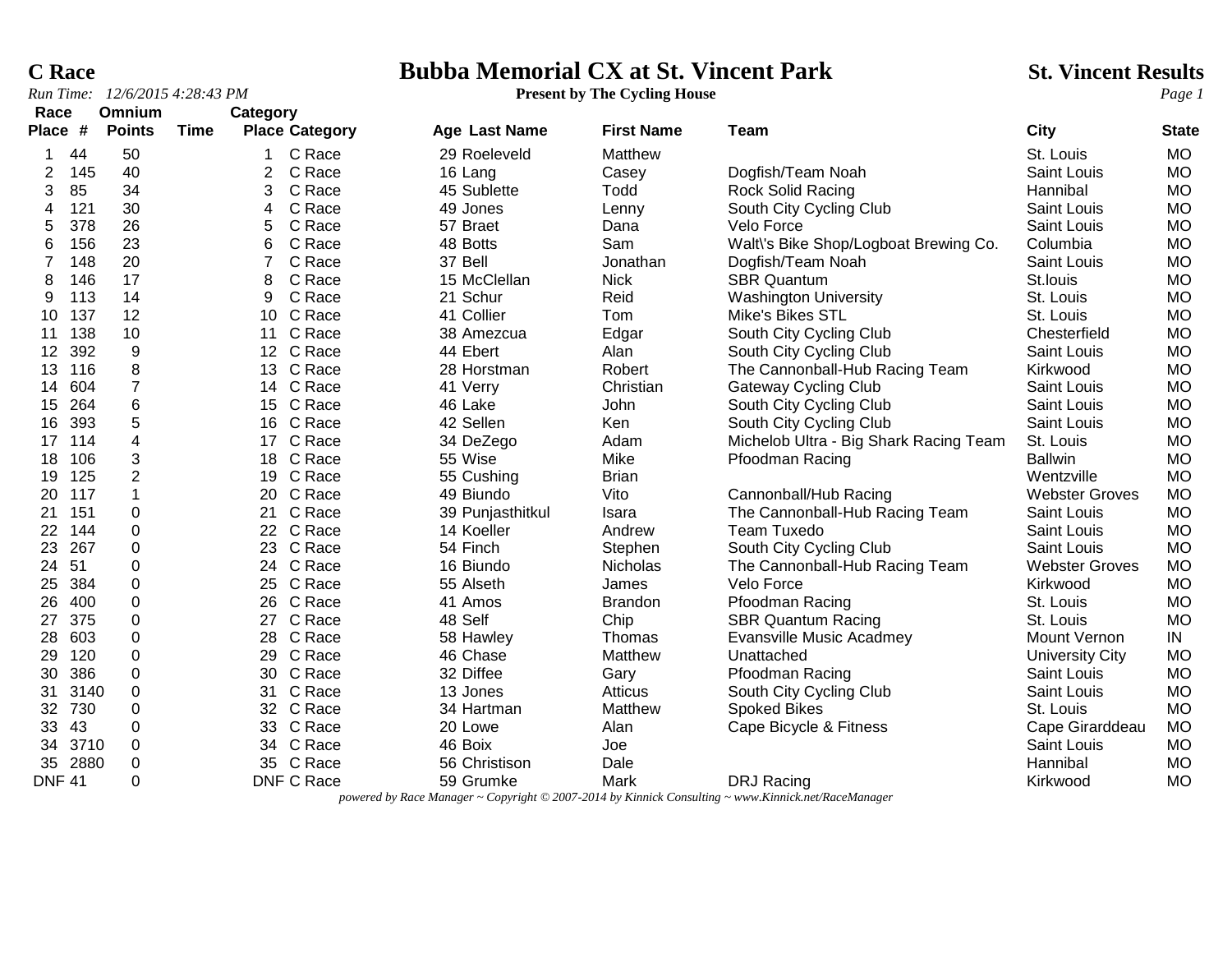| <b>C</b> Race                                                                                  | <b>Bubba Memorial CX at St. Vincent Park</b> |                                     | <b>St. Vincent Results</b> |        |              |  |
|------------------------------------------------------------------------------------------------|----------------------------------------------|-------------------------------------|----------------------------|--------|--------------|--|
| Run Time: 12/6/2015 4:28:43 PM                                                                 |                                              | <b>Present by The Cycling House</b> |                            | Page 2 |              |  |
| Race<br>Category<br><b>Omnium</b><br><b>Points</b><br>Place #<br>Time<br><b>Place Category</b> | Age Last Name                                | <b>First Name</b>                   | Team                       | City   | <b>State</b> |  |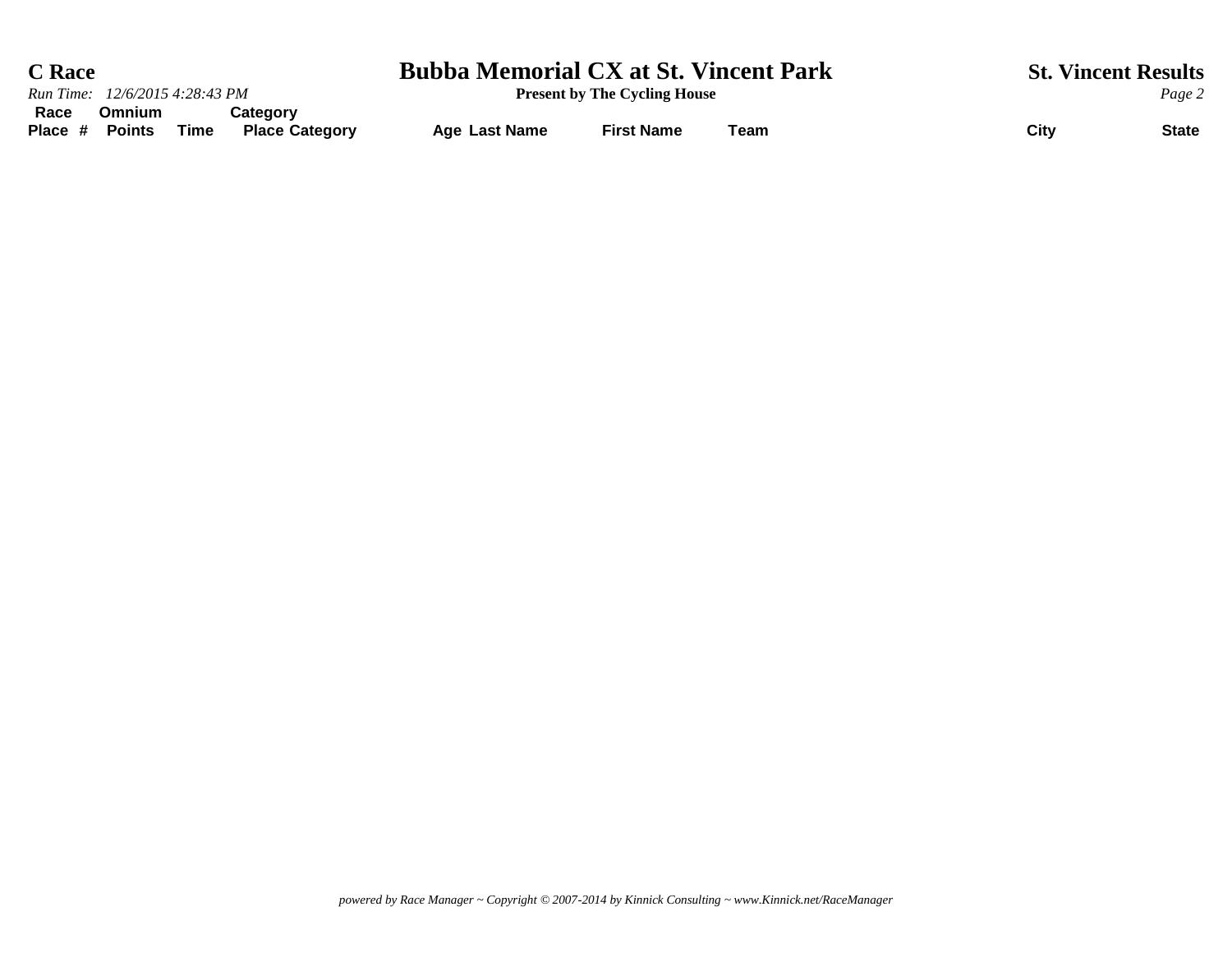### **Juniors Bubba Memorial CX at St. Vincent Park St. Vincent Results**

|         | 12/6/2015 4:28:43 PM<br>Run Time: |               |      |          |                       |                      | <b>Present by The Cycling House</b> |                                |             |              |  |
|---------|-----------------------------------|---------------|------|----------|-----------------------|----------------------|-------------------------------------|--------------------------------|-------------|--------------|--|
| Race    |                                   | <b>Omnium</b> |      | Category |                       |                      |                                     |                                |             |              |  |
| Place # |                                   | <b>Points</b> | Time |          | <b>Place Category</b> | <b>Age Last Name</b> | <b>First Name</b>                   | Team                           | Citv        | <b>State</b> |  |
|         | 314                               | -50           |      |          | Juniors               | 13 Jones             | <b>Atticus</b>                      | South City Cycling Club        | Saint Louis | MO.          |  |
|         | 303                               | 40            |      |          | Juniors               | 14 Westerbeck        | <b>Stiles</b>                       | The Cannonball-Hub Racing Team | Saint Louis | МO           |  |
| 3       | 307                               | 34            |      |          | Juniors               | 11 Harre             | <b>K</b> vle                        | <b>Big Shark Racing</b>        | Saint Louis | MO           |  |
| 4       | 3410                              | -30           |      | 4        | Juniors               | 12 Stafford          | Andrew                              | Unattached                     | O'fallon    | МO           |  |
| 5       | 313                               | 26            |      | 5.       | Juniors               | 11 Chase             | Naftali                             | Junior Stars Cycling           | Saint Louis | MO           |  |
| 6.      | 3390                              | 23            |      | 6.       | Juniors               | 8 VanDeven           | Logan                               | Dogfish/Team Noah              | St Louis    | МO           |  |
|         | 306                               | 20            |      |          | Juniors               | 15 Kessler           | Linus                               | Unattached                     | Saint Louis | МO           |  |
| 8.      | 305                               | 17            |      | 8.       | Juniors               | 14 Kessler           | Hazel                               | Unattached                     | Saint Louis | MO.          |  |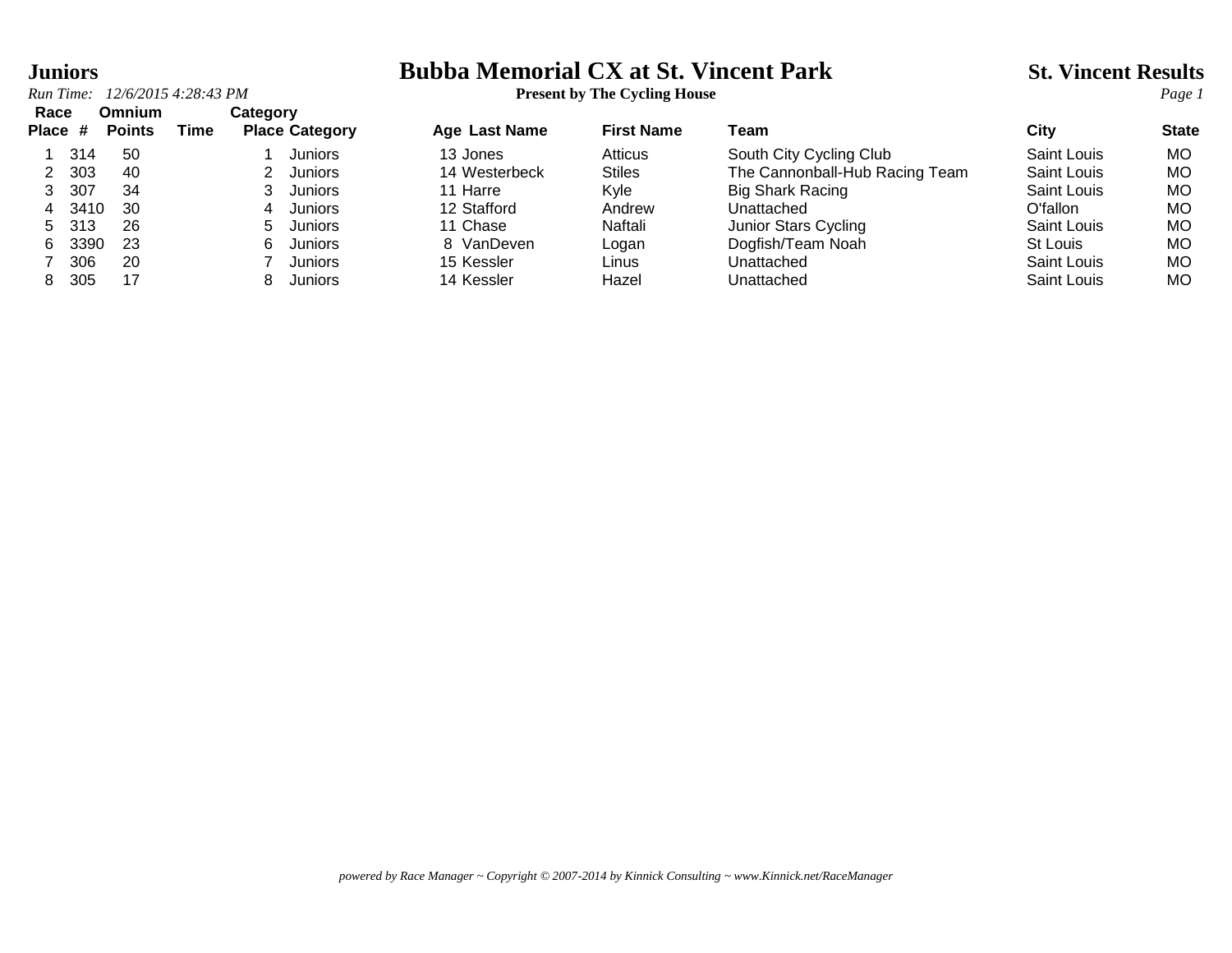### **Masters 40+ Bubba Memorial CX at St. Vincent Park** St. Vincent Results<br>*Run Time:* 12/6/2015 4:28:43 PM<br>*Present by The Cycling House*

| Run Time: 12/6/2015 4:28:43 PM | <b>Present by The Cycling House</b> |
|--------------------------------|-------------------------------------|
|                                |                                     |

| Race<br>Place # |       | Omnium<br><b>Points</b> | Time | Category | <b>Place Category</b> | <b>Age Last Name</b> | <b>First Name</b> | Team                                   | City                | <b>State</b> |
|-----------------|-------|-------------------------|------|----------|-----------------------|----------------------|-------------------|----------------------------------------|---------------------|--------------|
|                 | 2700  | -50                     |      |          | Masters 40+           | 45 Quindry           | Paul              | Gateway Cycling Club                   | St. Louis           | MO.          |
|                 | 2 217 | -40                     |      |          | Masters 40+           | 43 Wamsley           | Rock              | The Cannonball-Hub Racing Team         | <b>Saint Louis</b>  | MO           |
|                 | 550   | 34                      |      |          | Masters 40+           | 42 VanDeven          | James             | Dogfish/Team Noah                      | <b>Crystal City</b> | MO           |
| 4               | 2000  | -30                     |      | 4        | Masters 40+           | 44 Seaver            | K Erik            | The Cannonball-Hub Racing Team         | St. Louis           | MO           |
| 5.              | 209   | 26                      |      | 5.       | Masters 40+           | 43 Cooper            | Craig             | Michelob Ultra - Big Shark Racing Team | St Louis            | MO.          |
| 6.              | 206   | 23                      |      | 6.       | Masters 40+           | 47 Kessler           | Matt              | Unattached                             | Saint Louis         | MO           |
|                 | 8701  | -20                     |      |          | Masters 40+           | 42 Smith             | David             | The Cannonball-Hub Racing Team         | St Louis            | MO           |
|                 | 223   | 17                      |      |          | Masters 40+           | 40 Nelson            | James             | Pfoodman Racing                        | <b>Ballwin</b>      | MO           |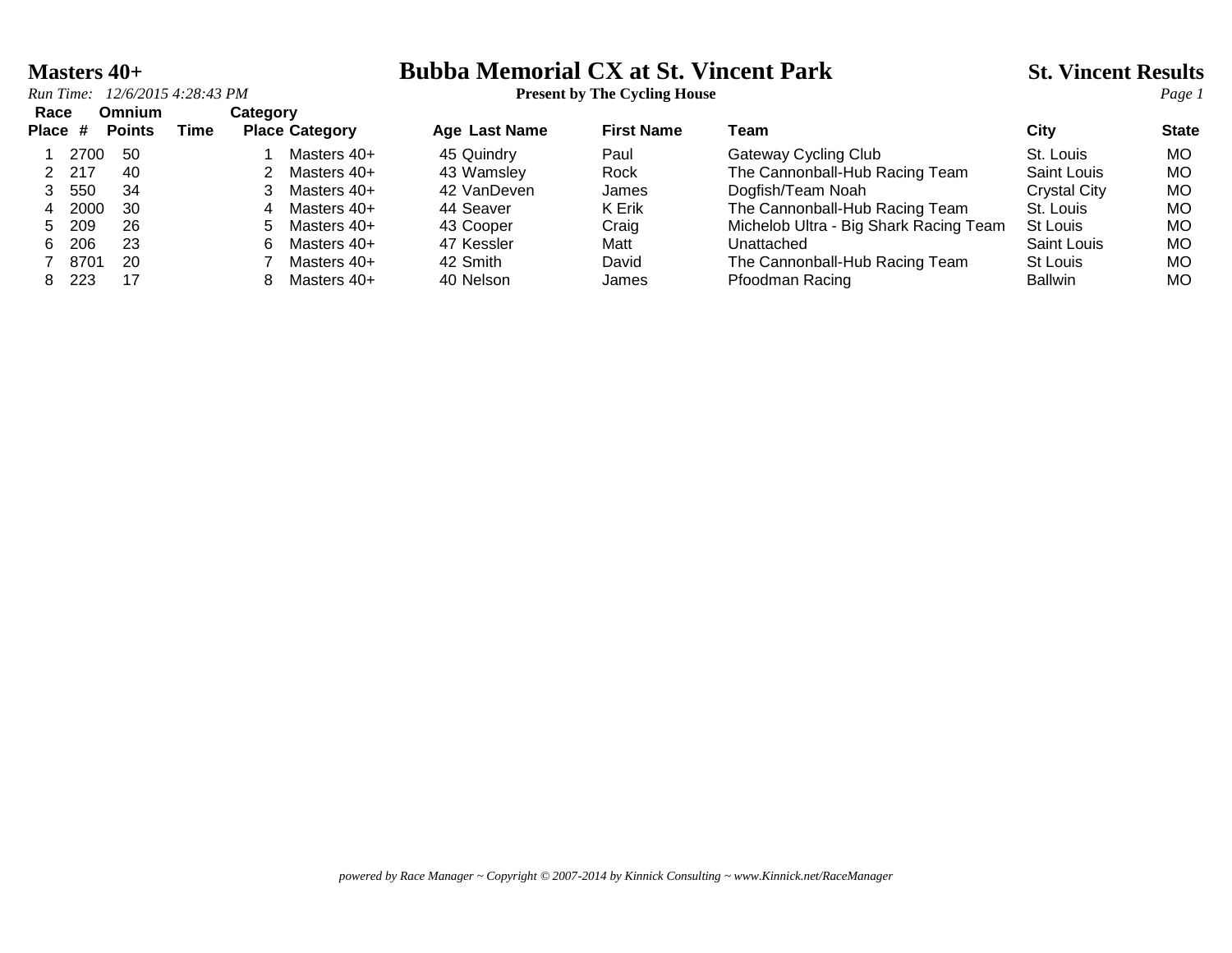*Run Time:*  $12/6/20154:28:43 PM$  **Present by The Cycling House** 

# **Masters 50+ Bubba Memorial CX at St. Vincent Park** St. Vincent Results<br>*Run Time:* 12/6/2015 4:28:43 PM<br>*Page 1*

| Race      |                | <b>Omnium</b> |      | Category |                       |                      |                   |                                   |                      |              |
|-----------|----------------|---------------|------|----------|-----------------------|----------------------|-------------------|-----------------------------------|----------------------|--------------|
| Place $#$ |                | <b>Points</b> | Time |          | <b>Place Category</b> | <b>Age Last Name</b> | <b>First Name</b> | Team                              | City                 | <b>State</b> |
|           | 240            | -50           |      |          | Masters 50+           | 50 Morris            | Bill              | Off The Front Racing              | <b>Ballwin</b>       | MO.          |
|           | 245            | 40            |      |          | Masters 50+           | 56 Bass              | <b>Rick</b>       | Momentum Racing LLC - MO          | <b>Saint Charles</b> | MO.          |
| 3         | 249            | 34            |      |          | Masters 50+           | 57 Schwantner        | James             | <b>Big Shark Racing</b>           | St. Louis            | <b>MO</b>    |
| 4         | 241            | 30            |      | 4        | Masters 50+           | 59 Farrell           | Craig             | Velo Force                        | Saint Louis          | MO.          |
| 5         | 238            | 26            |      | 5.       | Masters 50+           | 63 McAllister        | Tim               | Michelob Ultra Big Shark          | Chesterfield         | MO.          |
| 6         | 246            | 23            |      | 6.       | Masters 50+           | 56 Stika             | Mark              | Dogfish/Team Noah                 | Saint Louis          | MO.          |
|           | 1290           | -20           |      |          | Masters 50+           | 58 Stevens           | Peter             | Velo Force                        | St. Louis            | MO.          |
| 8         | 248            | 17            |      | 8        | Masters 50+           | 57 Braet             | Dana              | Velo Force                        | Saint Louis          | MO.          |
| 9         | 247            | 14            |      | 9        | Masters 50+           | 57 Seelman           | Kevin             | Velo Force                        |                      |              |
| 10        | 276            | 12            |      | 10.      | Masters 50+           | 61 Vennell           | Kenny             |                                   | Chatham              |              |
|           | <b>DNF 239</b> | $\Omega$      |      |          | DNF Masters 50+       | 51 Young             | Dan               | Michelob Ultra - Big Shark Racing | Saint Louis          | MO           |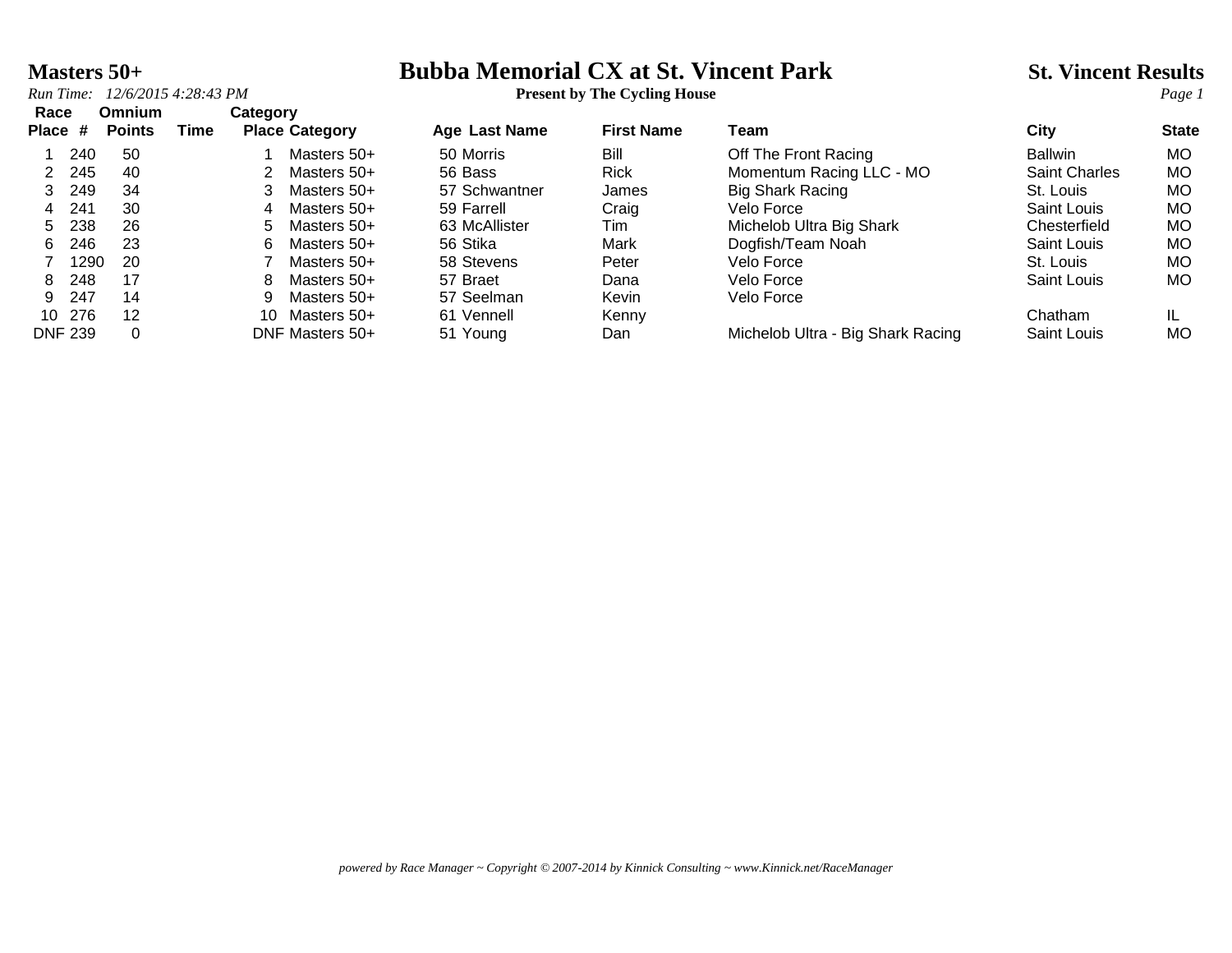*Run Time: 12/6/2015 4:28:43 PM* **Present by The Cycling House** *Page 1* **Race Omnium Category**

### **Singlespeed Bubba Memorial CX at St. Vincent Park St. Vincent Results**

**Place # Points Time Place Category Age Last Name First Name Team City State** 1 338 50 1 Singlespeed 33 Henry 1 Peat Dogfish/Team Noah Saint Louis MO<br>1 330 40 2 Singlespeed 36 Keane 1 B.J. SBR Quantum Racing 1 O'fallon MO 40 2 Singlespeed 36 Keane B.J. SBR Quantum Racing C'fallon MO 3 336 34 3 Singlespeed 25 Shotts Tim Unattached Saint Louis MO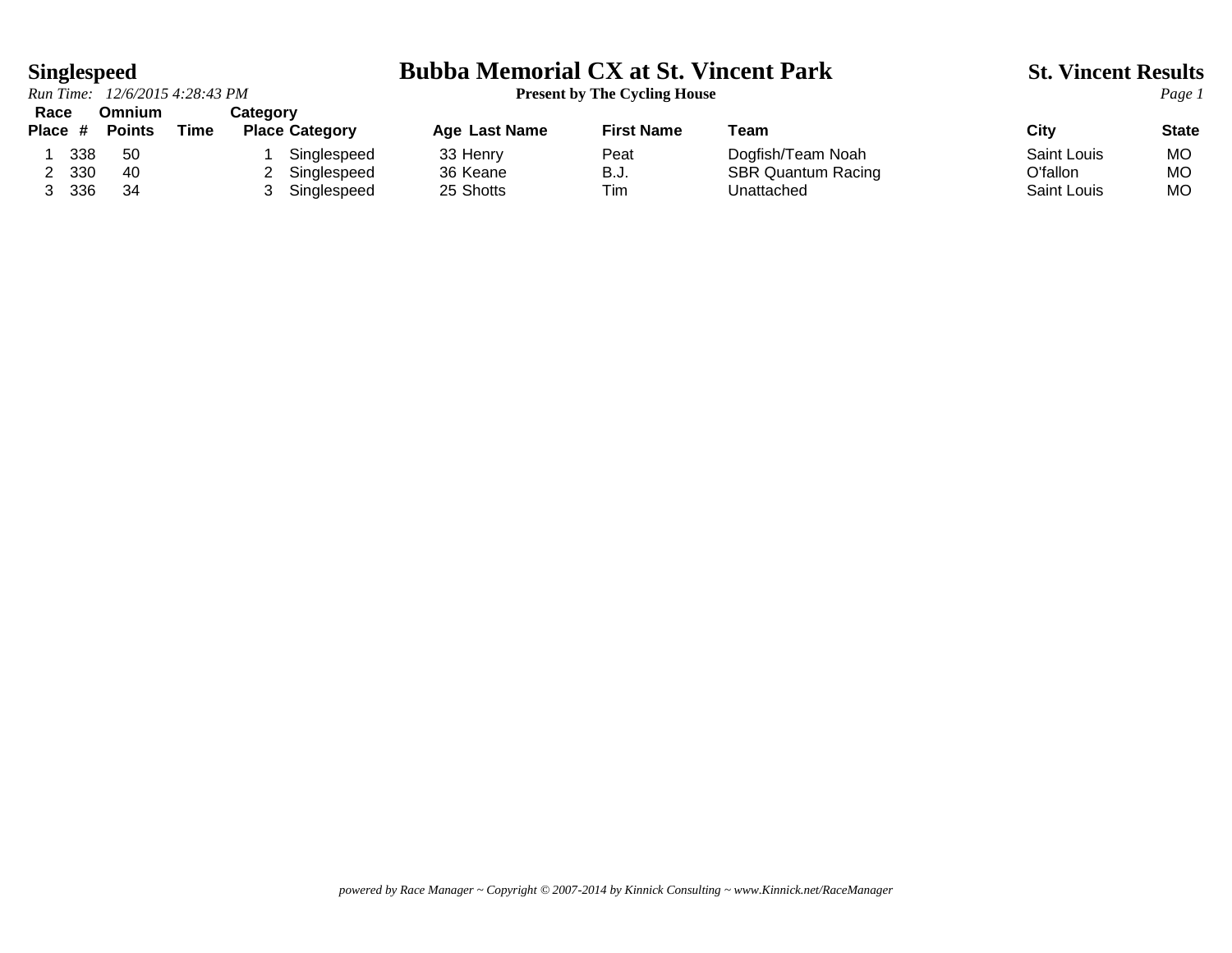*Run Time:*  $12/6/20154:28:43 PM$ <br>**Present by The Cycling House**<br>**Page Omnium Category Race Omnium Category**

# **Women A**<br> **Bubba Memorial CX at St. Vincent Park** St. Vincent Results<br> **Present by The Cycling House**

| nave    |      | ummum         |      | <b>UALGYVI</b> Y           |               |                   |                                   |                   |              |
|---------|------|---------------|------|----------------------------|---------------|-------------------|-----------------------------------|-------------------|--------------|
| Place # |      | <b>Points</b> | Time | <b>Place Category</b>      | Age Last Name | <b>First Name</b> | Геаm                              | Citv              | <b>State</b> |
|         | 167  | -50           |      | Women's A                  | 49 Siegel     | <b>Britta</b>     | Alriksson Go:Green                | Saint Louis       | МO           |
|         | 166  | -40           |      | Women's A                  | 49 Scherff    | Laura             | Momentum Racing LLC - MO          | <b>St Charles</b> | МO           |
|         | 165  | 34            |      | Women's A                  | 44 DeZego     | Suzanne           | Michelob Ultra - Big Shark Racing | St. Louis         | МO           |
|         | 188  | 30            |      | Women's A                  | 44 McCreary   | Stephanie         | Pfoodman Racing                   | Saint Louis       | МC           |
| 5       | 283  | 26            |      | Women's A<br>$\mathcal{L}$ | 26 Esswein    | Maria             | Dogfish/Team Noah                 | Perrvville        | МO           |
| 6.      | 1690 | -23           |      | Women's A                  | 48 Strahan    | Amy               | Michelob Ultra - Big Shark Racing | St. Louis         | MО           |
|         |      |               |      |                            |               |                   |                                   |                   |              |

*powered by Race Manager ~ Copyright © 2007-2014 by Kinnick Consulting ~ www.Kinnick.net/RaceManager*